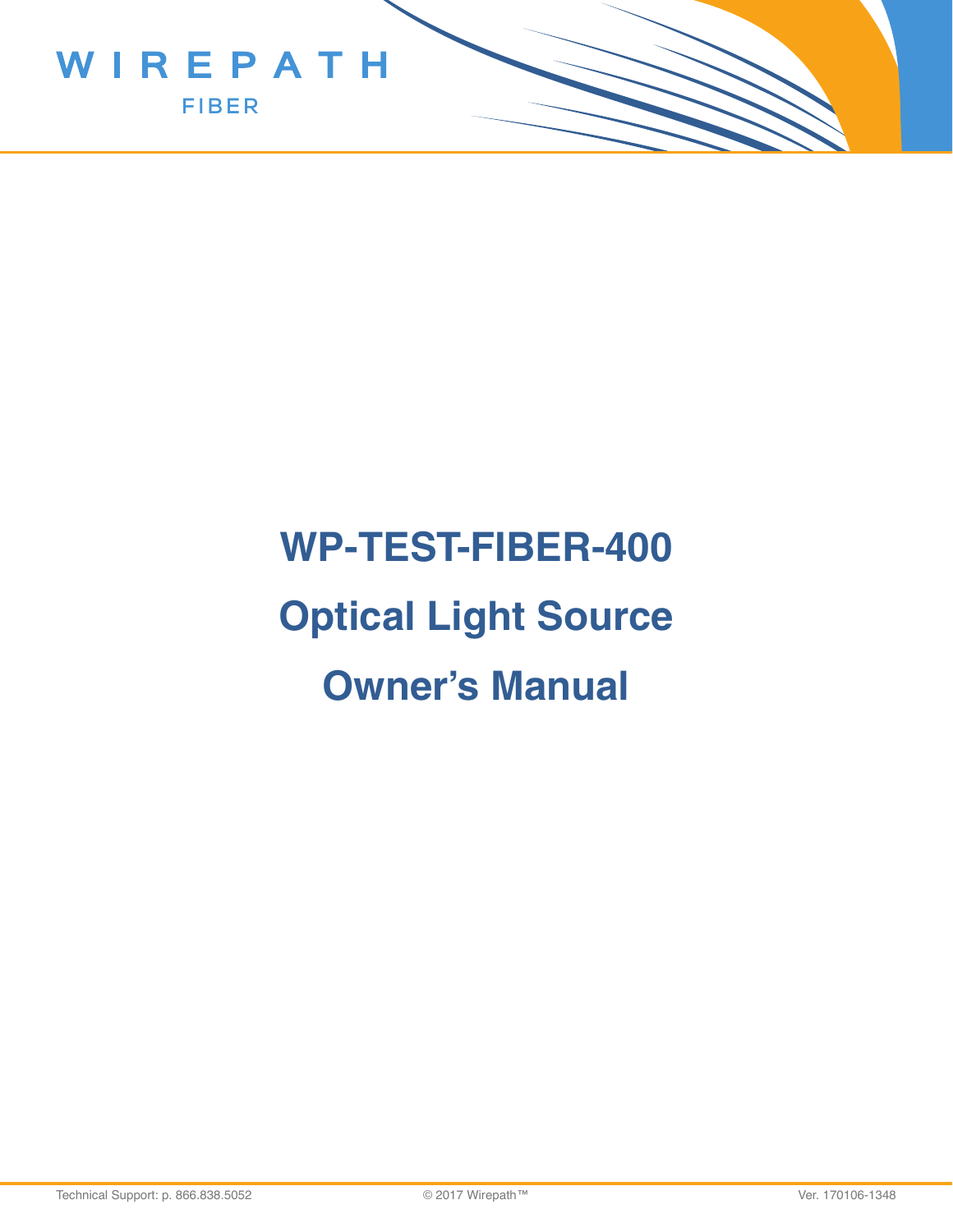## **Contents**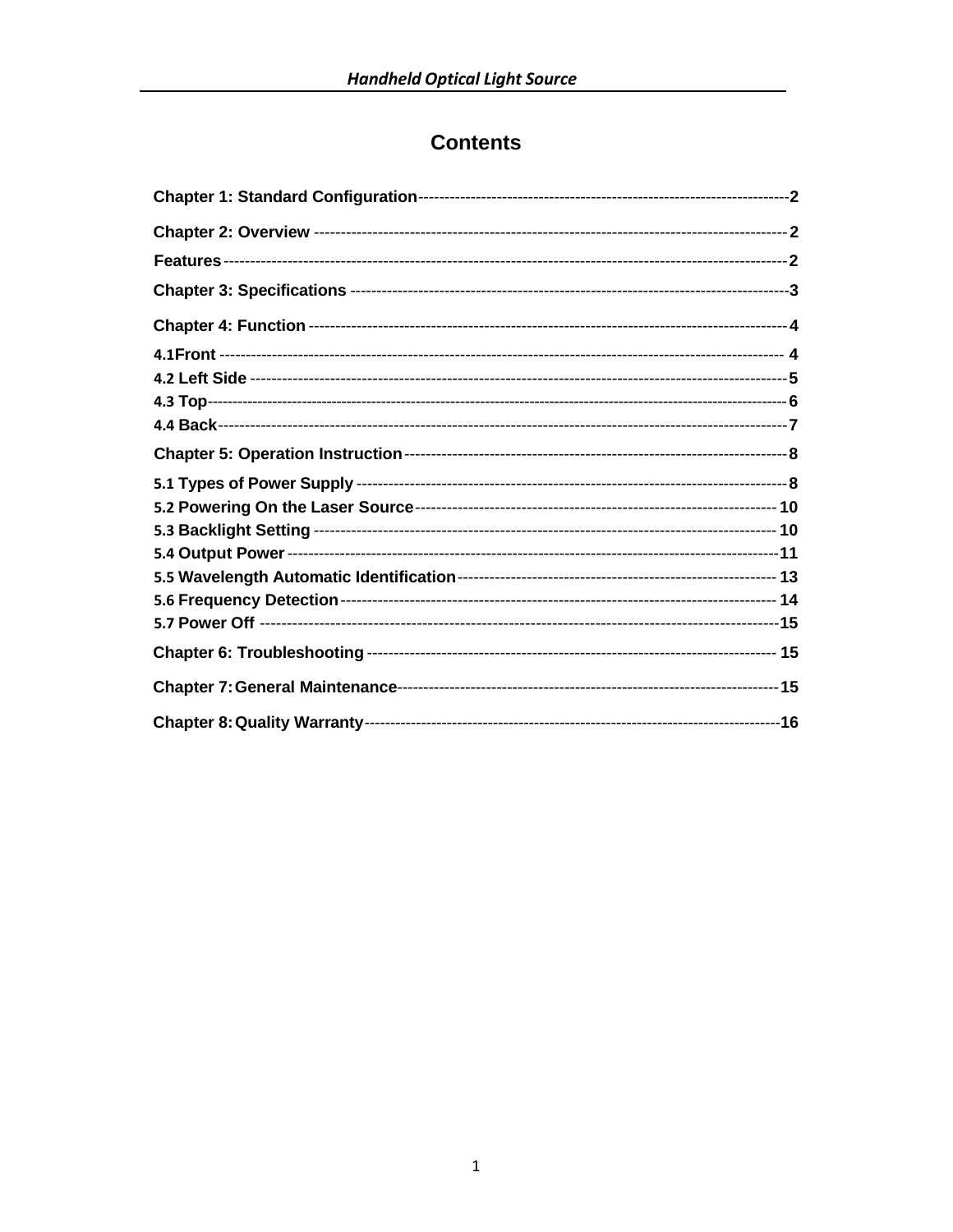# **Chapter 1: Standard Configuration**

| No. | Name                        | Qty |
|-----|-----------------------------|-----|
|     | <b>Optical Light Source</b> |     |
| 2   | <b>User Manual</b>          |     |
| 3   | 1.5V AA battery             |     |
| 4   | Power Supply Unit           |     |
| 5   | <b>Cotton Swabs</b>         |     |
| 6   | Carry Bag                   |     |

# **Chapter 2: Overview**

This handheld optical light source is designed for fiber optic network installation, acceptance, and maintenance. Used with the **matched optical power meter**, it can provide an accurate fiber network solution. According to the client's requirements, it can provide 1-4 wavelengths with stable output power and features continuous adjustable output power. The intelligent backlight control function reduces power usage. The optical light source has a rugged appearance and comfortable design to clients' requirements.

#### **Features**

- Wave ID information can be transmitted when used with the **matched optical power meter**.
- Tone generation: 270HZ, 330HZ, 1KHZ, 2KHZ
- Adjustable output power
- Output power value is shown on LCD display
- Intelligent backlight control (light intensity can be adjusted according to ambient light, greatly reducing power consumption)
- AA alkaline batteries and AC adapter for power supply
- **•** Low battery indicator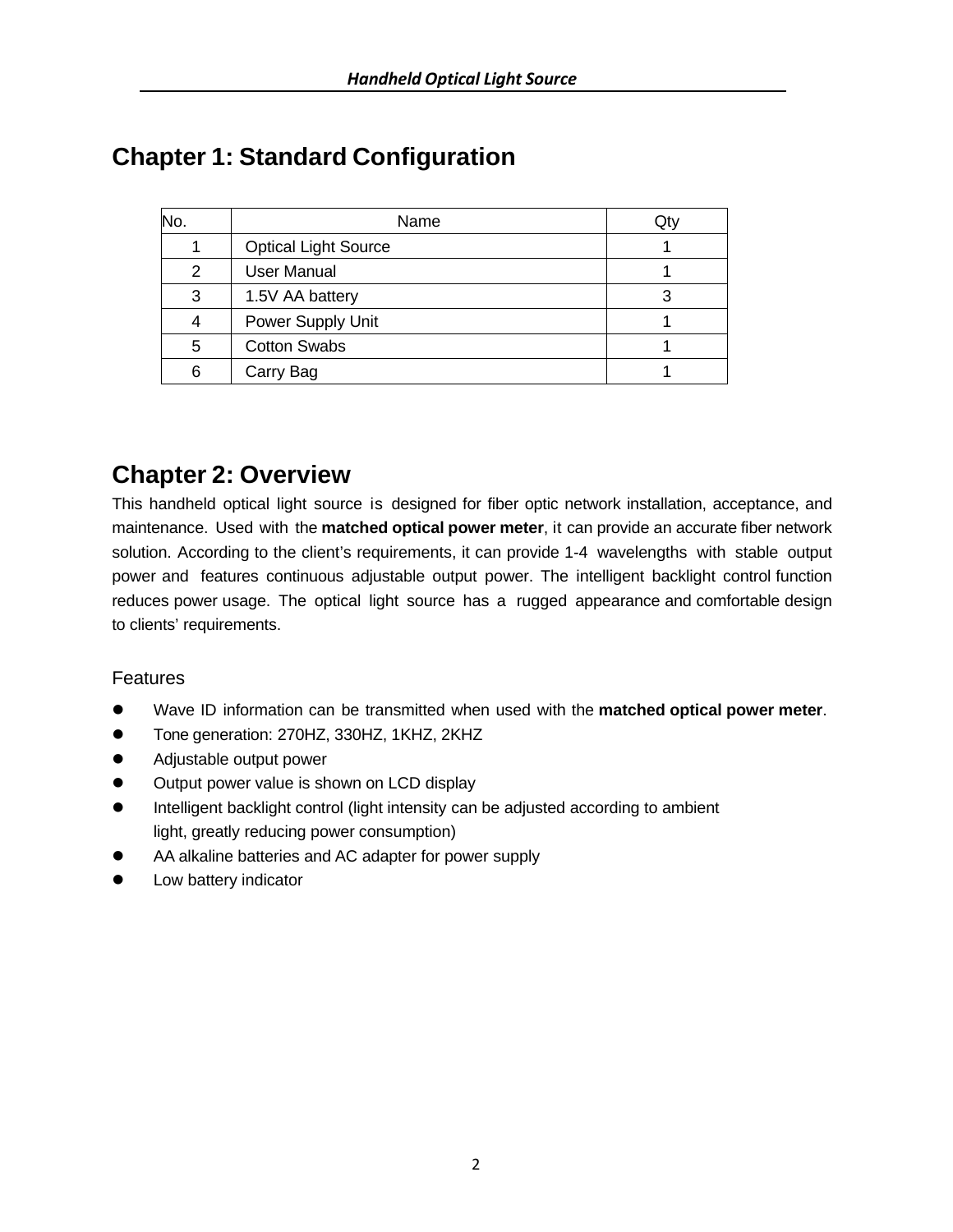# **Chapter 3: Specifications**

| <b>Model</b>                | <b>Optical Light Source</b>              |  |
|-----------------------------|------------------------------------------|--|
| Operating wavelength (nm)   | 850/1300/1310/1550                       |  |
| Applicable fiber            | SM, MM                                   |  |
| Laser type                  | FP-LD                                    |  |
| Maximum Output Power (dBm)  | -5 (adjustable)                          |  |
| Adjustable step size (dBm)  | $\leq$ 0.5 (adjustable between -5-12dBm) |  |
| Stability (dB, 15min, 20°C) | ±0.1                                     |  |
| Stability (dB, 30min, 20°C) | ±0.05                                    |  |
| Modulation (Hz)             | CW, 270, 330, 1K, 2K                     |  |
| <b>Fiber Port</b>           | FC/PC or FC, SC, ST interchangeable      |  |
| <b>Alkaline Battery</b>     | $3*AA, 1.5V$                             |  |
| Power Supply Adaptor(V)     | 8.4                                      |  |
| Battery Operating time(h)   | 45                                       |  |
| Operation Temperature (°C)  | $-10 - +60$                              |  |
| Storage Temperature (°C)    | $-25 - +70$                              |  |
| Outline size (mm) /weight   | 175*90*44.5/255g                         |  |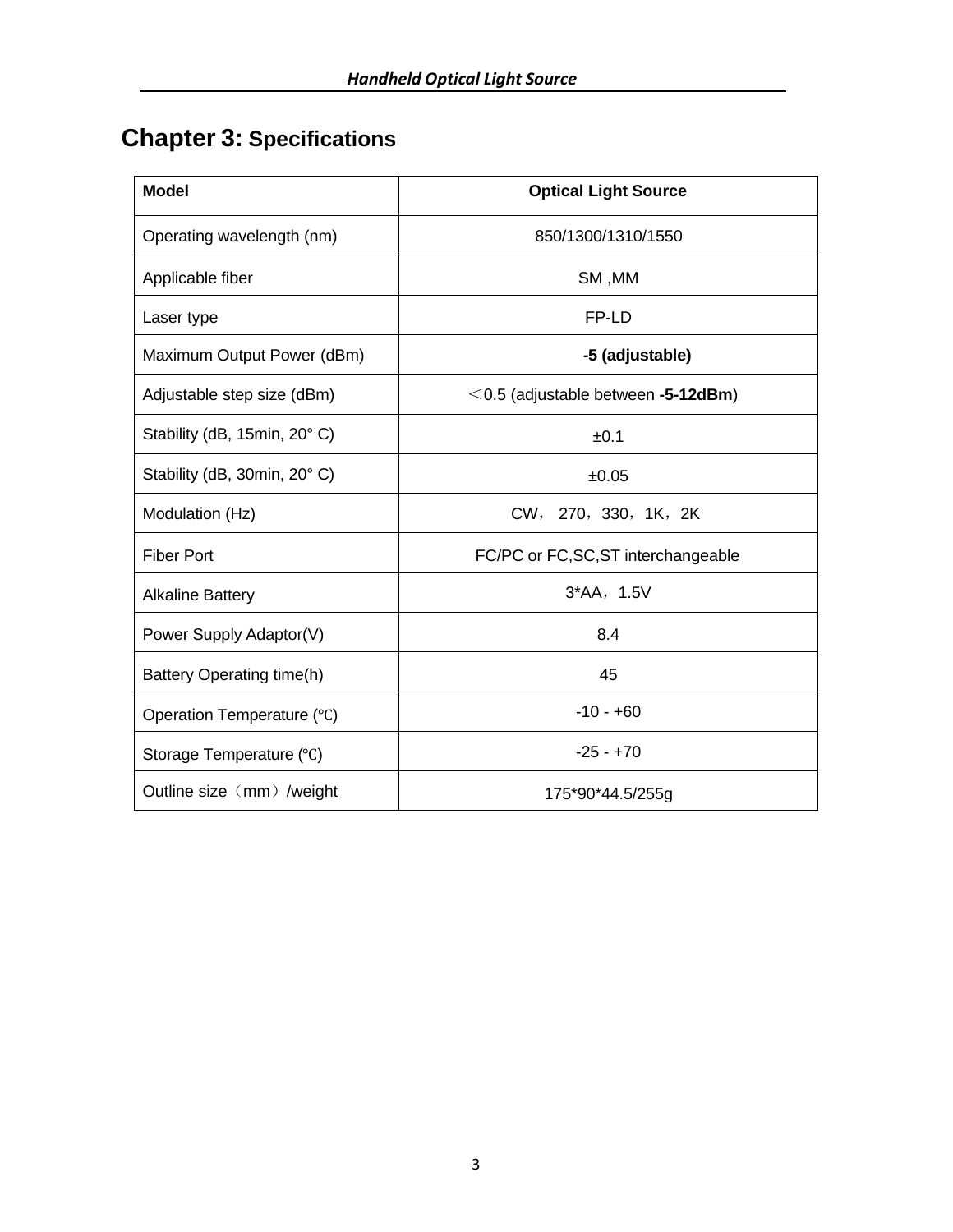## **Chapter 4: Function**

**4.1** Front



$$
-4-1
$$

(1) Power Switch

Press to turn unit on or off

Auto Shut-Off Selection: Quick press to turn the auto shut-off on or off. When active, the unit will automatically shut off after 10 minutes idle. Once selected, "auto-off" will display on the bottom left of the screen. Auto Shut-Off is the default setting.

(2)  $(\lambda)$  Wavelength Selection

Press  $\begin{pmatrix} \lambda \end{pmatrix}$  to activate laser, then press  $\begin{pmatrix} \lambda \end{pmatrix}$  to select the wavelength. The current wavelength displays on the top left of the screen.

(3) (登) Backlight control. THE LIGHT SOURCE has two types of backlight control.

Press  $(*)$  to select:

"LDR:" intelligent backlight control mode. Power meter will turn on/off the backlight within 15 seconds based on exterior lighting. This is the default mode.

Back light control key mode. Press  $(*)$  to turn the backlight on or off.

 $(4)$ <sup>( $\frac{R}{2}$ </sup>Rated power: Rated output power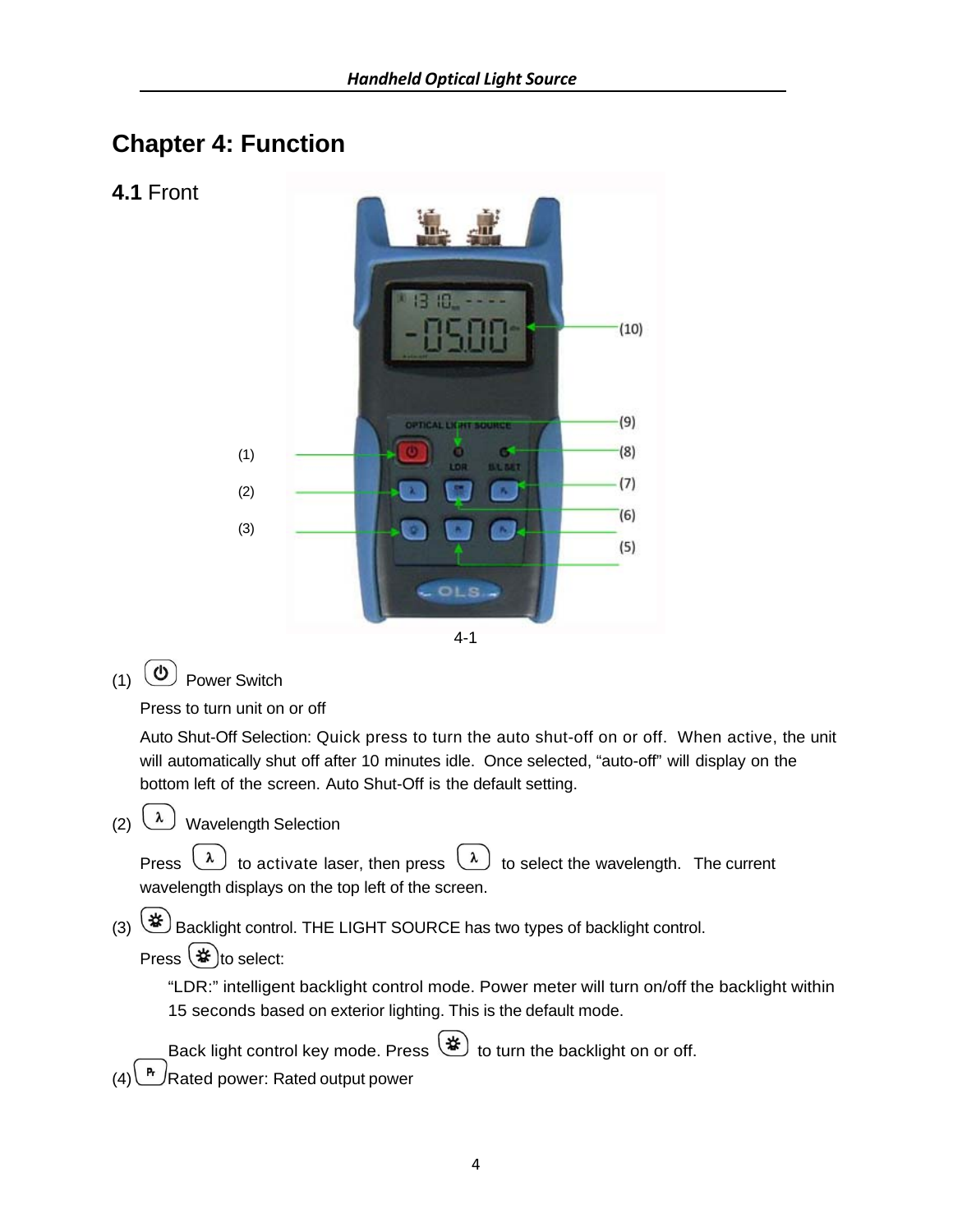- $(5)$ <sup>( $\rightarrow$ </sup>) Decrease: Press to decrease the rated output power.
- (6)  $\boxed{\frac{cw}{dm}}$ Modulation adjustment/wavelength identification:

Laser on. After turning on the unit, press  $\left(\frac{cw}{dm}\right)$ , to select laser as the light source. Quickly press to adjust the frequency (270, 330, 1K, 2KHz). In most instances, this will be set to 0Hz. Press and hold to enter/exit wavelength identification mode. Mode will display on the top right of the screen. "--AU" displays when wavelength identification mode is active.

- (7)  $\left(\begin{array}{c} \mathbb{P}_{\bullet} \end{array}\right)$  output power: Press to increase the output power
- (8) "B/L SET": Backlight indicator

Indicates the backlight control mode. When the indicator is green, "LDR" (Intelligent back light control mode) is active. When the indicator is red, the backlight is in key control mode.

(9) "LDR" Intelligent backlight controller

In the intelligent backlight control mode, the controller will automatically adjust the backlight to the ambient light in order to save power.

#### (10)Screen

Displays data and the instrument's working mode.

#### **4.2** Left Side



4‐2

Connect the AC adaptor to the port.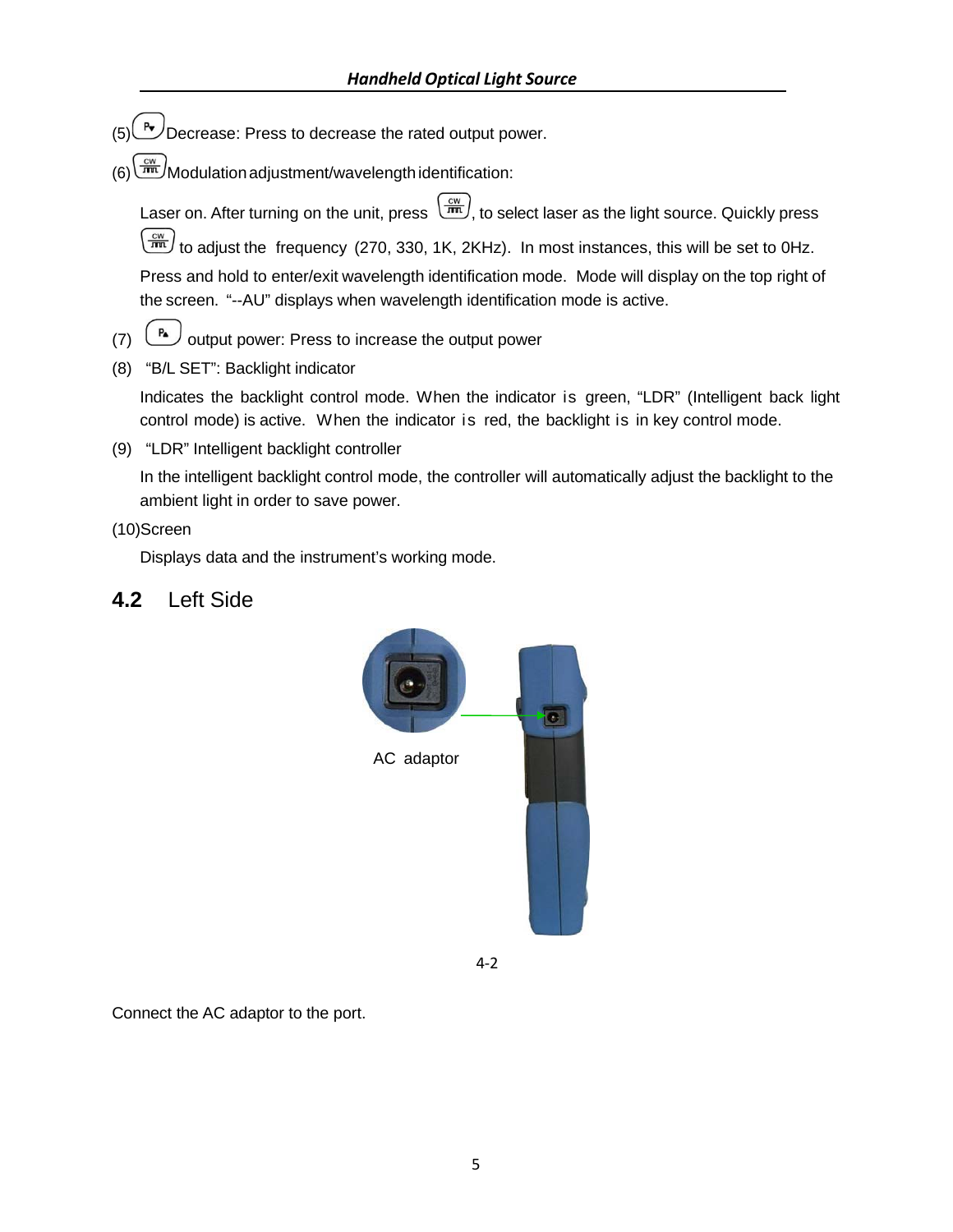**4.3** Top



$$
4-3
$$

(1) Dust cap

Place the dust cap over the connectors when not in use to protect the optical connector.

(2) Optical Connector

The standard of this optical connector is SC/PC(4-4). It connects to the SC/PC adaptor.



Note: small amounts of dust on the connector will affect the accuracy of the measurement. Use isopropyl alcohol and a cotton swab to clean the connector. Moisten the cotton swab with alcohol, insert the cotton swab in the connector, slightly rotating the cotton swab. Dry using a second dry cotton swab (4-4).



4-4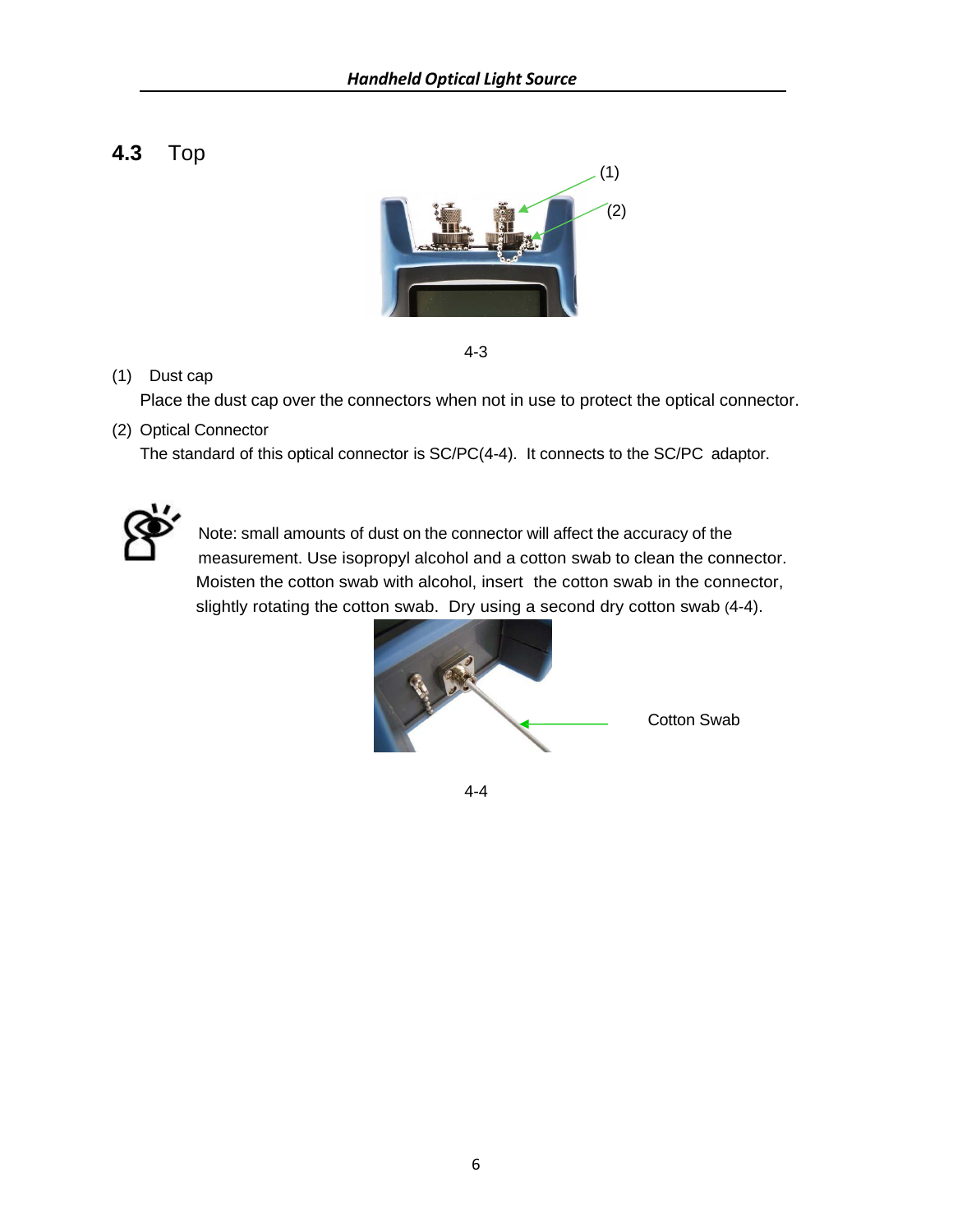## **4.4** Back



4-6

(1) Label

Content includes function and instrument information

(2) Bracket

Collapsible metal bracket can be adjusted 0-90 degrees

(3)Battery Pack

Holds 3 1.5AA batteries.



Note: When inserting the batteries, note their positive (+) and negative (-)

connector orientations. The negative battery connector should be against the spring. Recycle used batteries.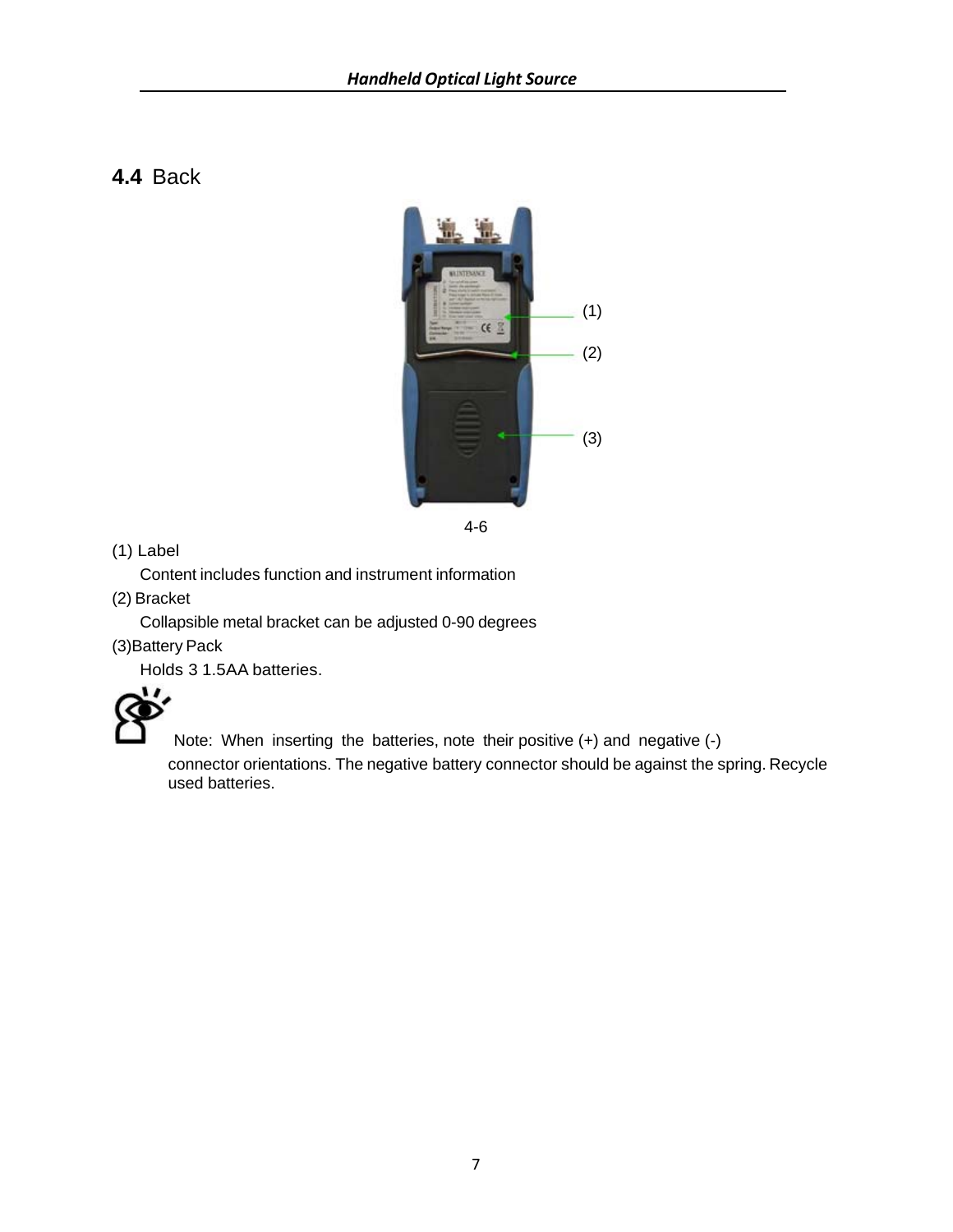# **Chapter 5: Operation**

#### **5.1** Types of Power Supply

The light source can be either battery-powered or AC adaptor-powered, giving total flexibility for most testing sites and situations.

#### 5.1.1 AA battery

When using AA battery,  $\equiv$  will display on the left top of the screen (fig.5-1) Battery Power indicator



5-1

There are five grades of battery power indication:

**E**70%-100% power

**E**40%-70% power

 $\Box$ 30%-40% power

20%-30% power

Less than 20%, the power meter will shut down.

 $\lfloor$  Replace batteries. Refer to below figure 5-2







5-2

Push the clip fastener on the battery compartment cover down. Remove the battery compartment cover and remove all three batteries, making a note of their positive and negative orientation. The negative battery connector should be against the spring. Insert 3 new 1.5VV AA batteries. Refit the battery compartment cover. The clip fastener should click shut.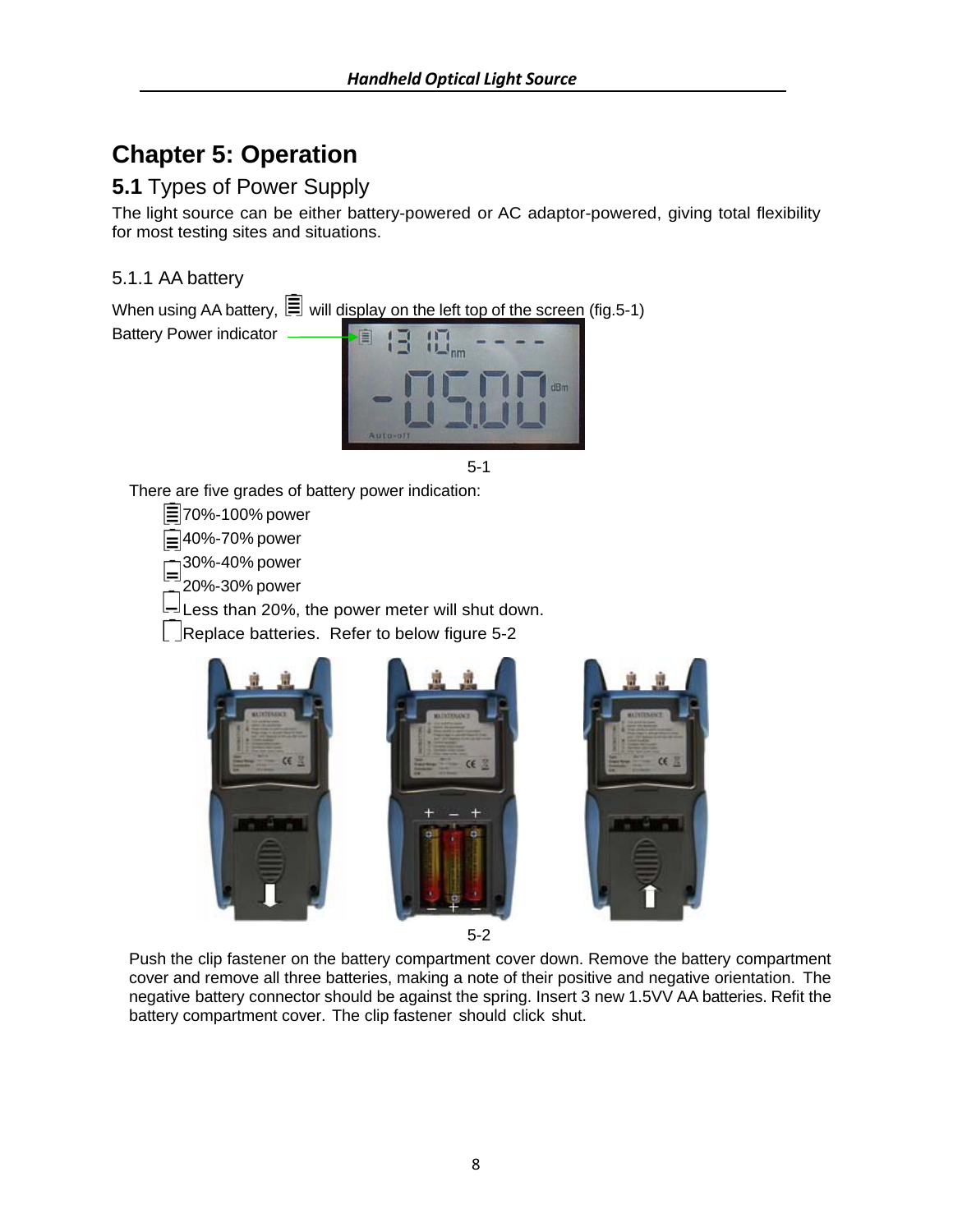

Note: Insert the batteries with their positive and negative connectors correctly aligned.

#### 5.1.2 Power Supply Unit

When the battery is empty, the power supply unit can be used. At the top left of the screen, a  $\triangle$ will be displayed (5-3). When the battery is in the power meter and still charged, the tester will default to the AC power supply.



5-3

When using the AC adaptor, connect the power plug (pictured) and insert it in the AC adapter port



Note: Only use the power supply unit supplied with the tester. Using another type of power supply may damage the instrument.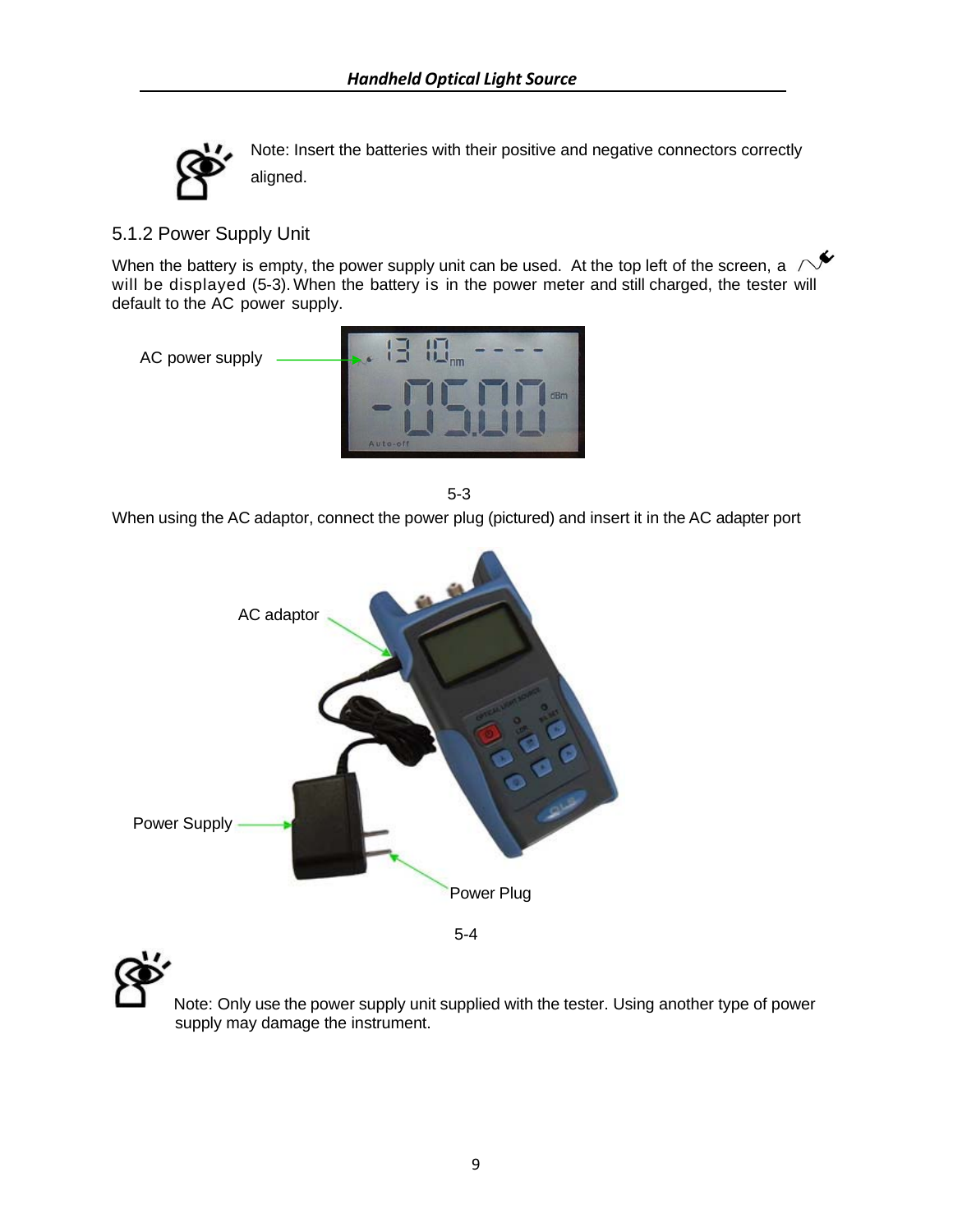## **5.2** Powering On the Laser Source

Insert the battery or the PSU and press  $\bigcirc$  on the tester. At this time the laser is still off. The display will show no data, as shown in figure 5-5.



When the tester is in standby, press  $\circledcirc$  key to enable/disable auto-off function. If auto-off function is selected, "Auto-off" will display on the bottom left of the screen.

## **5.3** Backlight Setting

After turning on the optical power meter, press and hold  $(*)$  Choose backlight control mode.

#### 5.3.1 "LDR" Intelligent backlight control mode

Press and hold when "B/L SET" is green (5-6). After 10 seconds, the green indicator will turn off. In LDR, the controller will automatically adjust the backlight to ambient light within 15 seconds to save power.



5-6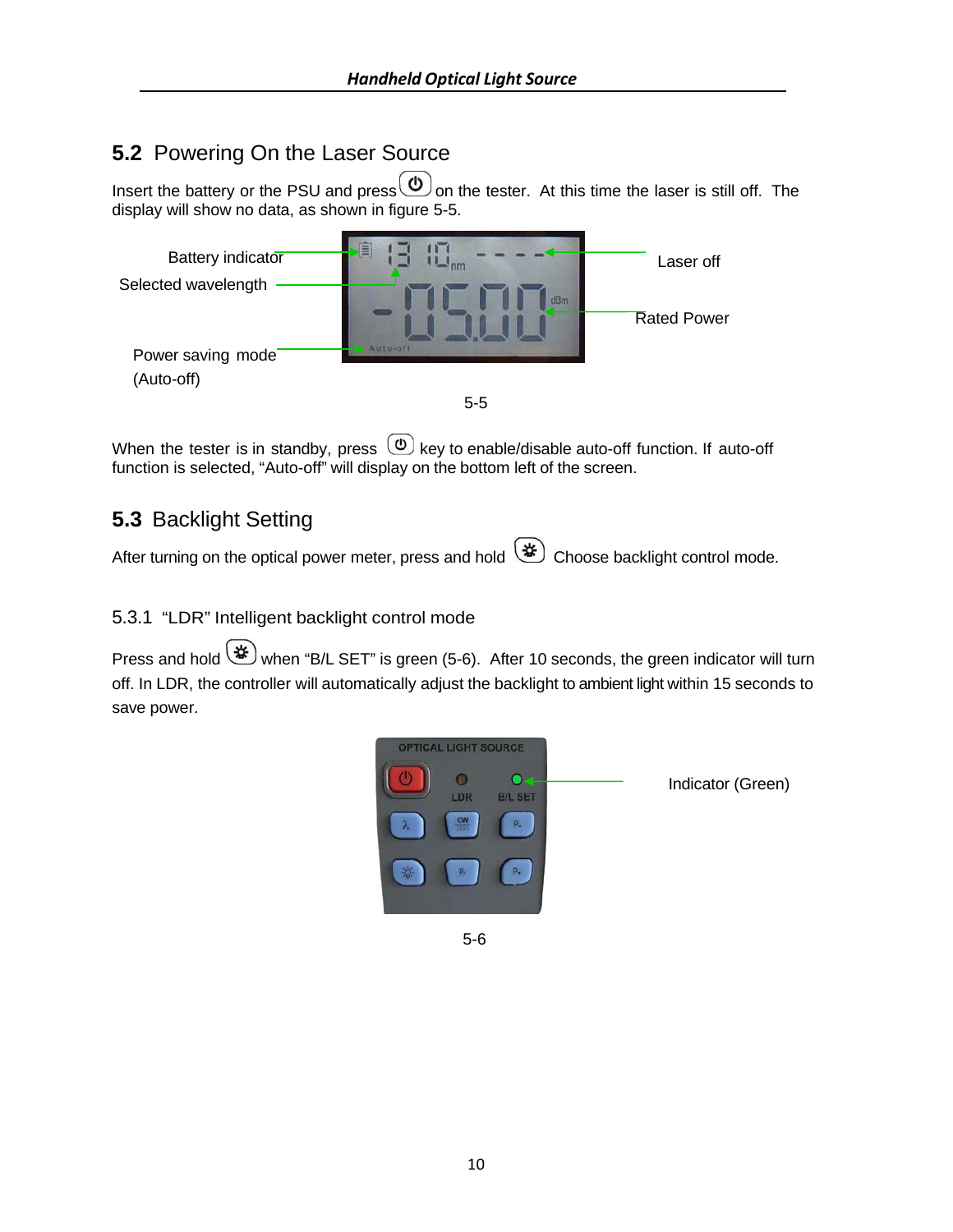5.3.2 Key control backlight mode

**Press and hold . "B/L SET"** (indicator will turn red (5-7)) to enter key control backlight mode. After 10 seconds the indicator will turn off. Quick press  $\circledast$  to turn the backlight ON/OFF.



## **5.4** Output Power



Note: A warm-up period of 5 minutes or less is normally required to ensure stable output power for the laser source.

5.4.1 Open the dust cap and connect the patch cord.



Note: Make sure the connector and the end of the patch cord are clean. Make sure to connect the correct type of patch cord.

5.4.2 Activating laser light source.

When turning on the light source, the laser source is still off. Only after pressing  $(\lambda)$  or  $\left(\frac{cw}{mc}\right)$ can the laser activate on the diode (5-8 & 5-9)







Laser off Laser on (output wavelength 1310nm; rated output power-5.00dBm; 0Hz: no frequency set.)

| -8 Press |  |
|----------|--|

5-8 Press  $\begin{pmatrix} \lambda \end{pmatrix}$  to activate laser on the diode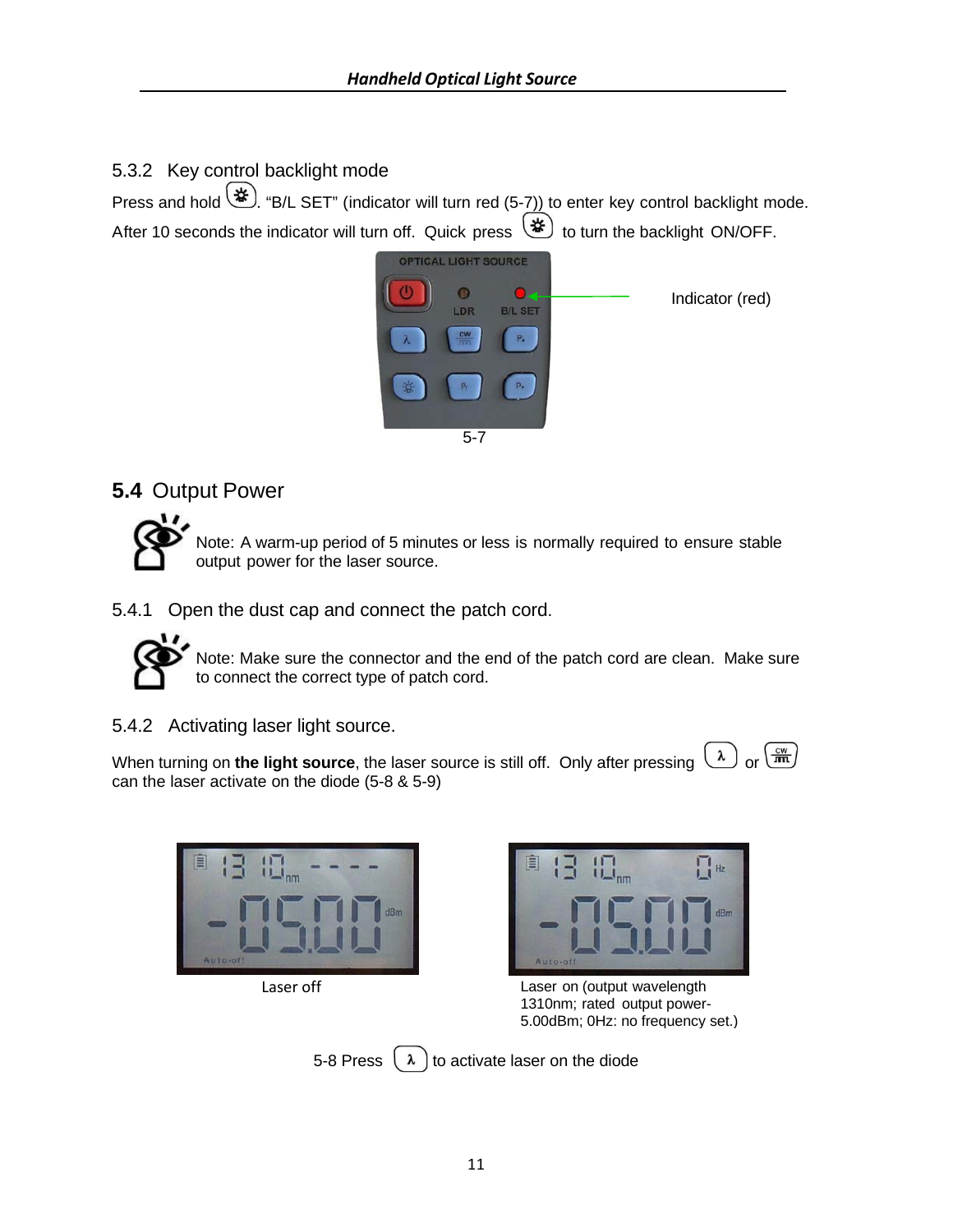

Laser off



Laser on (output wavelength 1310nm; rated output power-5.00dBm; 270Hz frequency)





Note: To avoid risk of serious eye damage, do not look into the interface at any time

5.4.3 Selecting the wavelength

Press  $\begin{pmatrix} \lambda \\ \end{pmatrix}$  to select the output wavelength. It will display at the top of the screen (fig. 5-10)



5-10

#### 5.4.4 Output power

Every selected wavelength can adjust the output power within range (-5 - -12dBm) and can also load the output frequency.

Press  $\left(\begin{array}{c} \sqrt{P_{\bullet}} \end{array}\right)$  to decrease the output power. Press  $\left(\begin{array}{c} \sqrt{\alpha} \\ \sqrt{P_{\bullet}} \end{array}\right)$  to load the output frequency, (5-11. Fig. 5-13)



5-11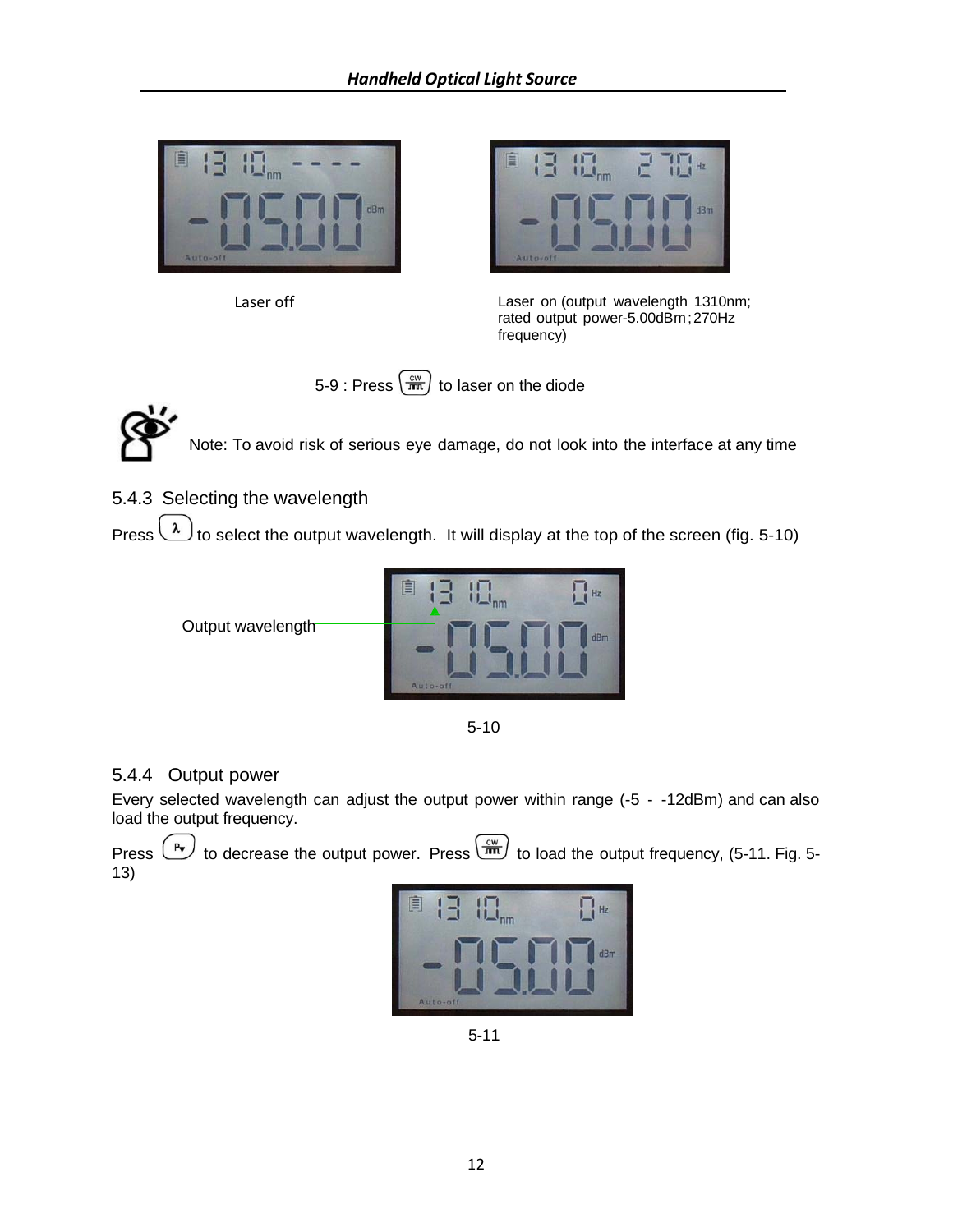

5-12 Press  $\left(\begin{array}{c} \mathbb{R}^{\bullet} \end{array}\right)$  to decrease the output power



5-13 Press  $\frac{c_w}{\sqrt{m}}$  to load the frequency

Following the same principle, press  $\binom{P_{\mathbf{a}}}{P_{\mathbf{a}}}$  to increase the output power and  $\binom{C_W}{P_{\mathbf{a}}}$  to load the output frequency.

#### **5.5** Automatic Wavelength Identification

- Connect the light source with **the matched optical power meter**.
- Enable light source under "Wave ID" operation mode. Press  $\overline{(\lambda)}$  or  $\overline{(\frac{cw}{dm})}$  on light source to laser on its matched power meter. Hold down  $\begin{pmatrix} \frac{cw}{am} \end{pmatrix}$  for few seconds. Light source will enter Wave ID mode. "--AU" will be shown on the upper right of the LCD screen.
- Enable power meter under "Wave ID" operation mode: Hold down  $\begin{pmatrix} \lambda \\ \end{pmatrix}$  for few seconds. Power meter will enter Wave ID mode. "--AU"will be shown on the upper right of the LCD screen.
- Once the ID information is changed on light source (press  $\boxed{\lambda}$  to change wavelength), after 3 to 5 seconds the detected information on the optical power meter will automatically update to match. Refer to figure 5-14.
- Exit Wave ID mode: Hold down  $\Omega$  again to exit Wave ID mode on power meter and hold down  $\left(\frac{cw}{am}\right)$  again to exit Wave ID mode on light source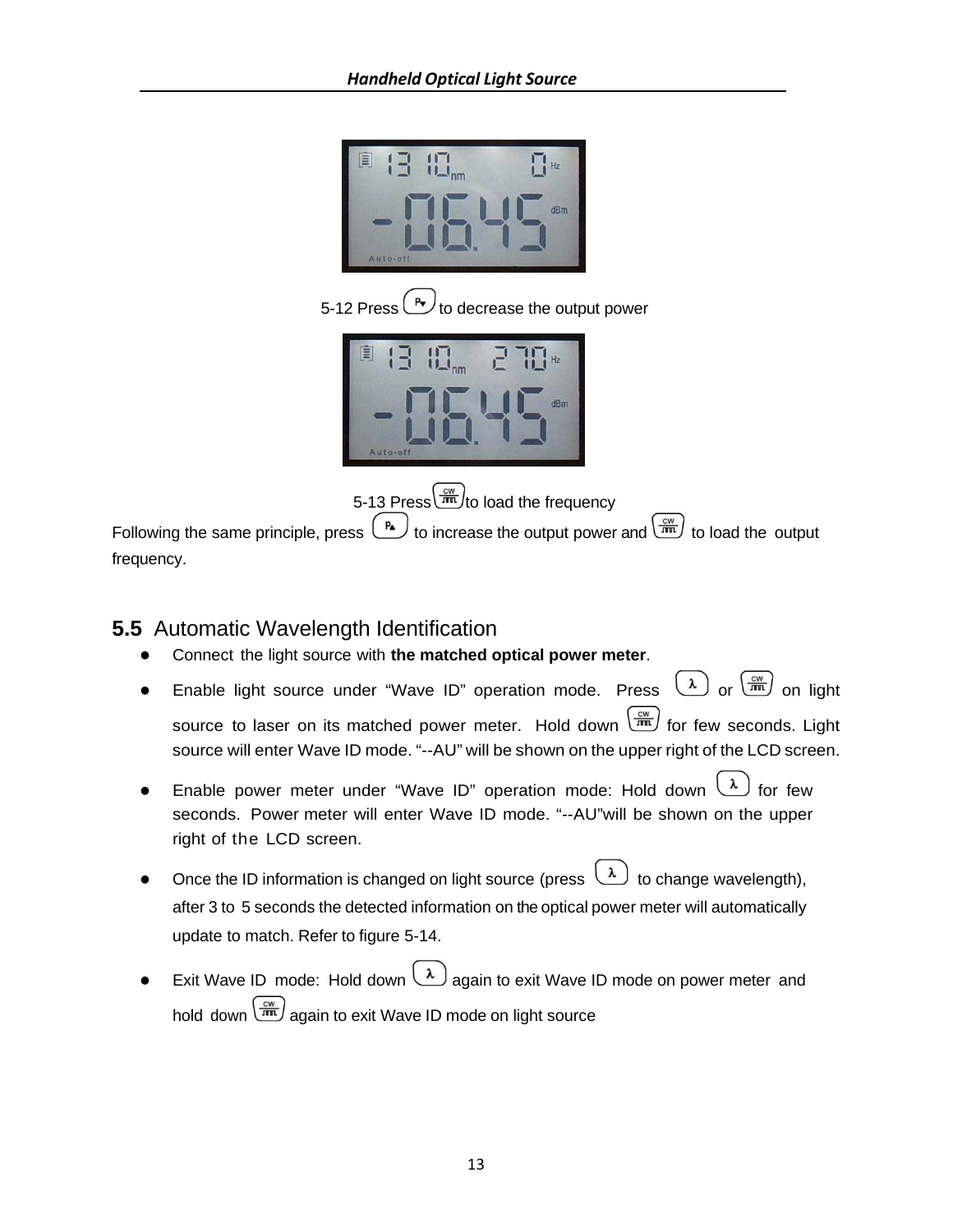

## **5.6** Frequency Detection

- Connect the light source with its **matched power meter**.
- Output frequency from the optical light source: Press  $\left(\lambda\right)$  or  $\left(\frac{cw}{dm}\right)$  to release

light from the unit. Press  $\boxed{\frac{\text{cm}}{\text{cm}}}$  quickly. The light source will output frequencies of 270Hz, 330Hz, 1KHz, or 2KHz accordingly, which will display on the upper right of the LCD screen. In the meantime, THE MATCHED OPTICAL POWER METER will detect the corresponding frequency automatically from the light source. Refer to figure 5-15.





Note: Frequency ID and wave ID cannot be operated at the same time.

To avoid risk of serious eye damage, do not look into the optical port of the laser source at any time.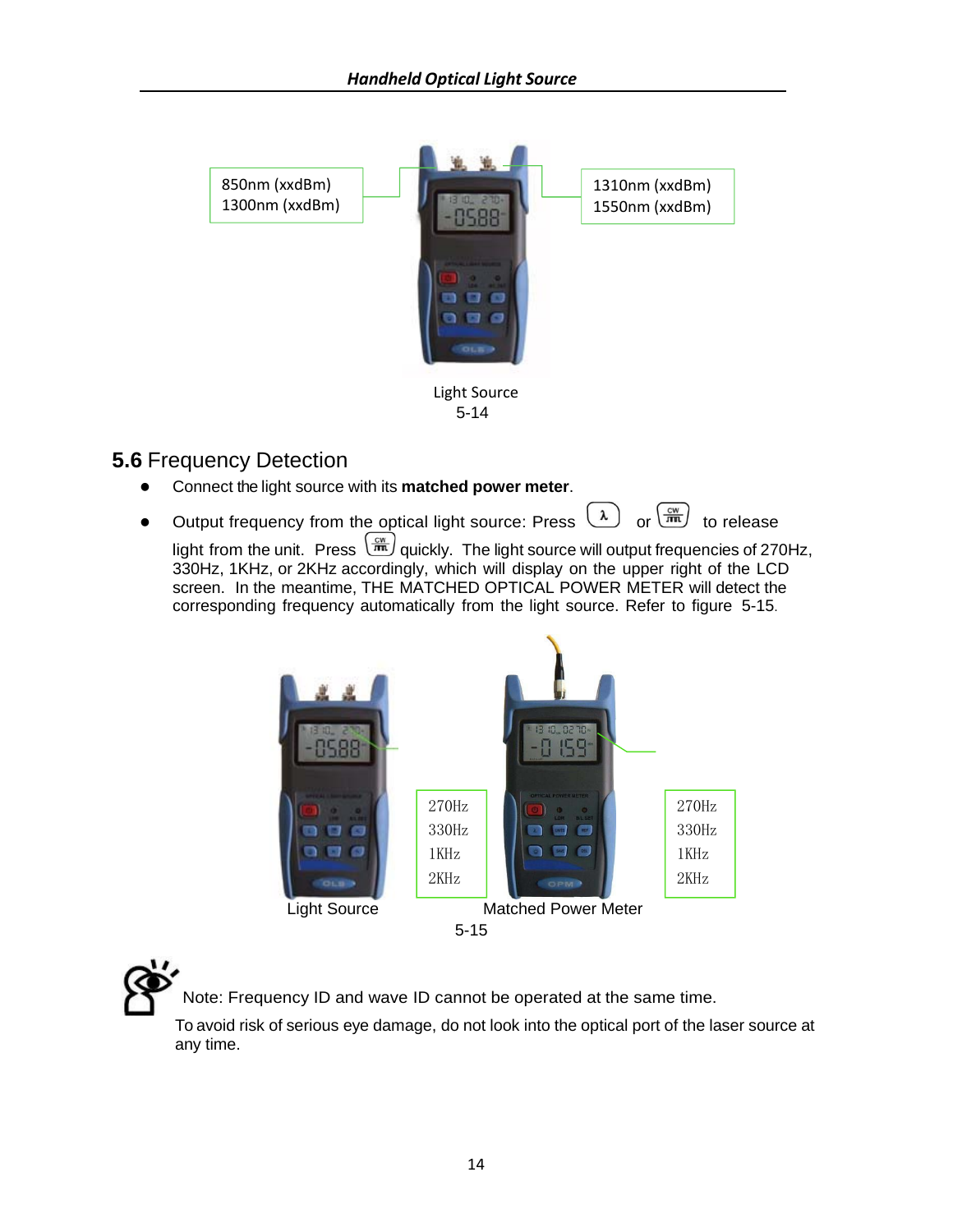## **5.7** Power Off

Auto-Off Function When auto-off function is activated, the unit will turn itself off automatically after 10 minutes idle, regardless of power supply type.

Manual power off: Under any operation mode, hold down  $\left(\bigcup_{i=1}^{\infty}\right)$  for a few seconds to turn the unit off. Note: With either power setting, the unit will store the last calibration wavelength and backlight control mode automatically. This will be the default setting when the unit is next turned on.

# **Chapter 6: Troubleshooting**

| <b>Problems</b>      | Possible cause    | Solution                                                       |
|----------------------|-------------------|----------------------------------------------------------------|
|                      | Power is off      |                                                                |
| Faint display on the | The battery<br>2. | Press $\left(\begin{array}{c}\omega\end{array}\right)$<br>kev. |
| LCD screen           | power is too low  | 2. Change the batteries                                        |
| When on the laser    |                   |                                                                |
| source, the output   |                   | Allow 15 minute warm-up                                        |
| power is not stable  |                   |                                                                |

## **Chapter 7: General Maintenance**

- 7.1 Always ensure the connector ports of the laser source are clean.
- 7.2 Only used the supplied adaptor.
- 7.3 Place dust-proof cap over optical connectors when not in use
- 7.4 Carefully connect/disconnect fiber connectors/adapters to avoid scratches on the port of the power meter.
- 7.5 Regularly clean the optical port of power meter. Clean according to instructions.